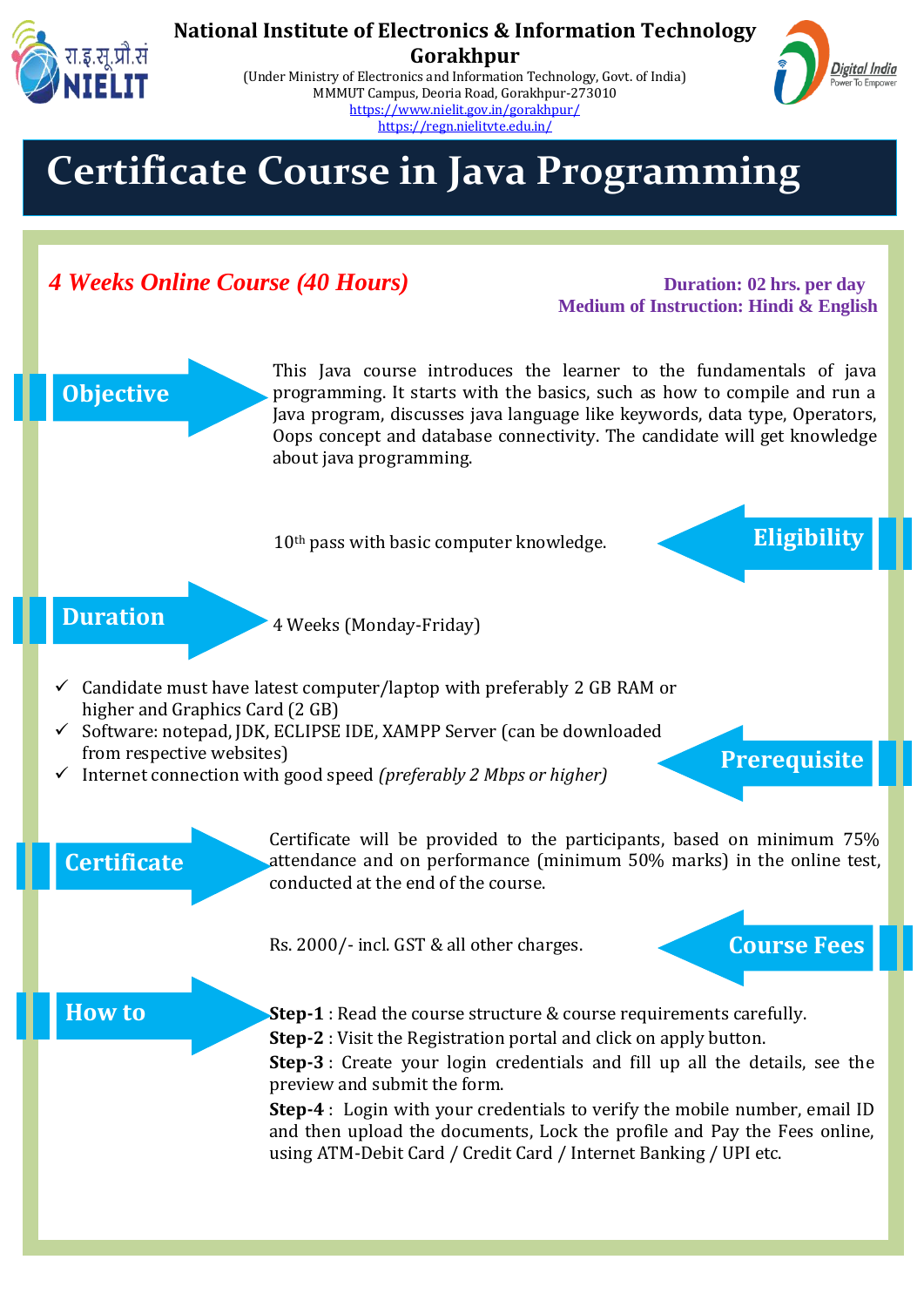

**Contact** 

**Details**

## **National Institute of Electronics & Information Technology Gorakhpur**

(Under Ministry of Electronics and Information Technology, Govt. of India) MMMUT Campus, Deoria Road, Gorakhpur-273010 <https://www.nielit.gov.in/gorakhpur/> <https://regn.nielitvte.edu.in/>



## **Course Contents**

| <b>Day</b>        | <b>Topic</b>                    | <b>Day</b>        | <b>Topic</b>                    | <b>Day</b>        | <b>Topic</b>              |
|-------------------|---------------------------------|-------------------|---------------------------------|-------------------|---------------------------|
| <b>Day</b><br>#01 | Introduction to Java            | <b>Day</b><br>#02 | Creating First Java Program     | <b>Day</b><br>#03 | Java Fundamentals         |
| <b>Day</b><br>#04 | Control & looping<br>statements | <b>Day</b><br>#05 | OOP's concept                   | <b>Day</b><br>#06 | Inheritance in Java       |
| Day<br>#07        | Polymorphism in Java            | <b>Day</b><br>#08 | Abstraction in Java             | Day<br>#09        | Packages in Java          |
| <b>Day</b><br>#10 | Arrays                          | <b>Day</b><br>#11 | String                          | Day<br>#12        | <b>Exception Handling</b> |
| <b>Day</b><br>#13 | Multithreading in Java          | <b>Day</b><br>#14 | Programs in Multithreading      | <b>Day</b><br>#15 | I/O Operation in Java     |
| <b>Day</b><br>#16 | Programs in file I/O            | <b>Day</b><br>#17 | Swing in Java                   | Day<br>#18        | Programs in Swing         |
| <b>Day</b><br>#19 | Introduction to JDBC            | <b>Day</b><br>#20 | Database Programming using JDBC |                   |                           |

Sh. Abhinav Mishra (Scientist D) Email: abhinav@nielit.gov.in Mobile Number: 8317093868

Sh. Ajay Verma (STA) Email: ajay.verma@nielit.gov.in Mobile Number: 9140970443

NIELIT Gorakhpur, MMMUT Campus, Deoria Road, Gorakhpur – 273010

### **Download NIELIT Kaushal Setu App of NIELIT Gorakhpur from Google Playstore**



**[CLICK HERE TO](https://regn.nielitvte.edu.in/) REGISTER**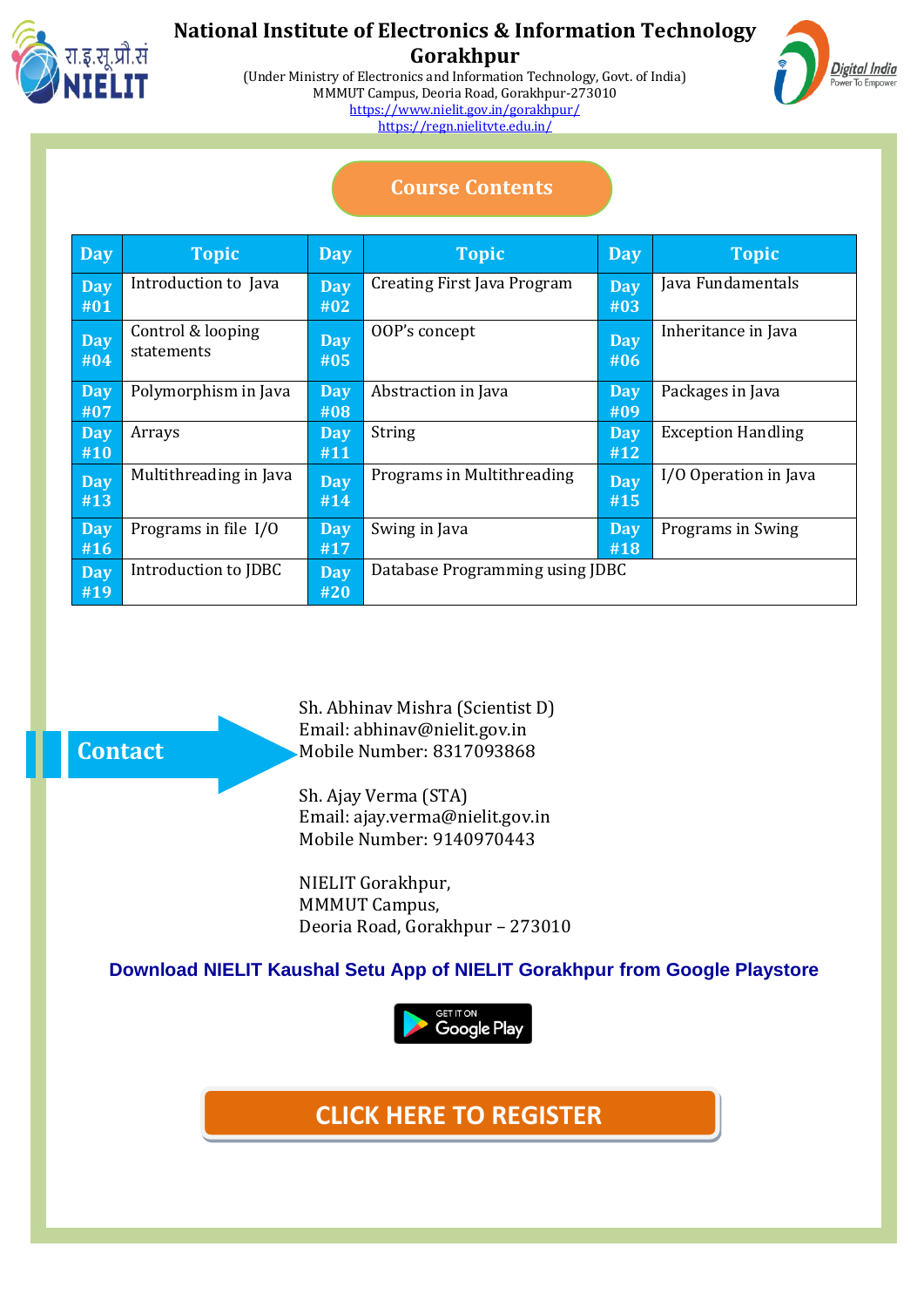

## **National Institute of Electronics & Information Technology Gorakhpur**

(Under Ministry of Electronics and Information Technology, Govt. of India) MMMUT Campus, Deoria Road, Gorakhpur-273010 <https://www.nielit.gov.in/gorakhpur/> <https://regn.nielitvte.edu.in/>



## **Contents in Details**

#### **Introduction to Java**

- What is Java
- History of Java
- Feature of Java
- Comparison in Java with C and C++
- JDK, JRE & JVM
- Installation of Java
- How to Set Path?

#### **Creating First Java Program**

- Simple Java Hello Program
- Explanation of Hello Program
- Compile and run Java Program

#### **Java Fundamentals**

- Data Type
- Variables
- **Operators**
- Keywords
- **Constants**
- Identifiers
- **Comments**
- Type Casting

#### **Control & looping statements**

- If statements
- If-else statement and if….else ladder
- Nested if statements
- Switch statements
- While loop
- Do-while loop
- for loop
- for-each loop
- Break and continue

#### **OOP's concept**

- OOP concepts with real life example
- Defining a Class
- Field declaration
- Creating Objects
- **Constructor**
- Type of constructor
- Methods
- static keyword
- this keyword

#### **Inheritance in Java**

- Introduction to inheritance
- Types of Inheritance
- Why multiple inheritances are not supported in java?

#### **Polymorphism in Java**

- Introduction to Polymorphism
- Type of polymorphism
- Difference between method overloading & method overriding
- Super keyword and it's usages
- Final keyword and it's usages

#### **Abstraction in Java**

- Different way to achieve Abstraction in java
- Abstract class
- Interface
- Multiple inheritance by interface
- Difference between abstract & Interface

#### **Packages in Java**

- Understanding Package
- Using system packages
- Creating package
- Accessing a package
- Using a package
- Setting Class path
- Reading Input from Keyboard
- Access Modifiers
- Implementation of Encapsulation

#### **Arrays, String**

- Introduction to Array
- Advantages from Array
- Creating an Java
- Initializing & Accessing Array
- 1-d Arrays
- 2-d Arrays
- Jagged Arrays
- Anonymous array
- Operations on Arrays
- WhatisString
- StringClass
- CreatingStringObject
- OperationsonString
- StringBufferClassandit'sMethods
- DifferencebetweenStringandStringBuffer class
- StringBuilderClassandit'sMethods
- DifferencebetweenStringBufferandStringBuilder

#### **Exception Handling**

- Introduction to Exception
- Types of exception
- Exception Class Hierarchy
- Try & Catch Blocks
- Nested Try statements
- Throw, throws and finally keyword
- Creating Custom Exceptions
- Difference between Final, Finally and Finalize